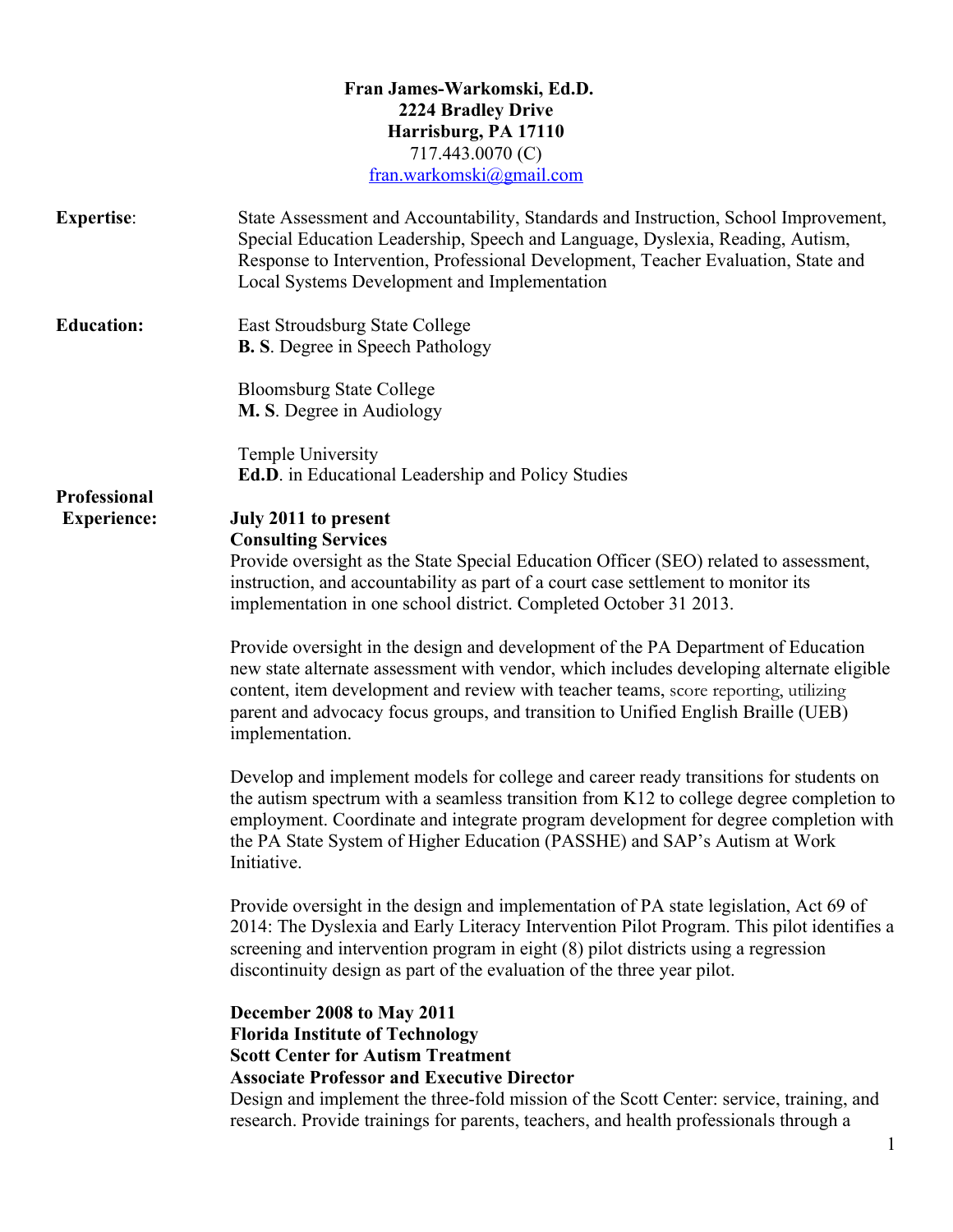series of workshops, onsite programs, and Annual Autism Conference. Facilitate faculty and student research on the treatment of behavior support and autism spectrum disorders (ASD) by serving as a practicum site for graduate students in approved studies. Coordinate affiliate status for the Dubai Early Childhood Center to expand services in autism.

## **January 2004 to November 2008 Pennsylvania Training and Technical Assistance Network Director**

Design and oversight of the statewide technical assistance and training network for professional development for improved educational performance of all students, including students with disabilities. Use of data analysis for building based school improvement plans as part of the Governor's Institute for Data Driven Instructional Practices for School Improvement using formative and benchmark assessment. Development and implementation of summer institutes and academies for teachers to meet highly qualified status with focus on improved student performance. Implementation of school wide reading, math, behavior model to meet Adequate Yearly Progress (AYP) and Response to Intervention (RTI) for school improvement.

Project Director USDE Grant Awards:

- State Improvement Grant 3.5M (09/01/2004-08/31/2008)
- Reading and Behavior Grant 1.2M(extension to 12/31/2008)

Principal Investigator USDE Grant Award:

• PA State System of Assessment –Modified (PSSA-M) for modified academic achievement standards 1M (11/1/2007-31/2010)

## **January 2000 to December 2003 Pennsylvania Department of Education Director, Bureau of Special Education**

Responsible for the functions of the Bureau of Special Education in policy development for state assessment, programs, services, plan development, monitoring and complaint management for students with disabilities within the Commonwealth. Management and oversight of the 380 Million IDEA funds to LEAs in the implementation of special education. Responsibility and implementation for the administration, training, and monitoring of the Pennsylvania Alternate System of Assessment (PASA). Design and contract for studies on accommodations in state assessment for students with disabilities and English Language Learners including read aloud, online vs. paper, and simplified language. Implementation of statewide progress monitoring program based on curriculum based measurement (CBM) for assessment to drive instructional changes. Additional responsibilities include the coordination of the No Child Left Behind (NCLB) Act consolidated plan development and submission on behalf of the Department.

Principal Investigator and Project Director USDE Grant Award:

• State Improvement Grant 3M (09/01/2001-08/31/2004)

**July 1993 to January 2000 PennTech/Central Instructional Support Center Managing Director**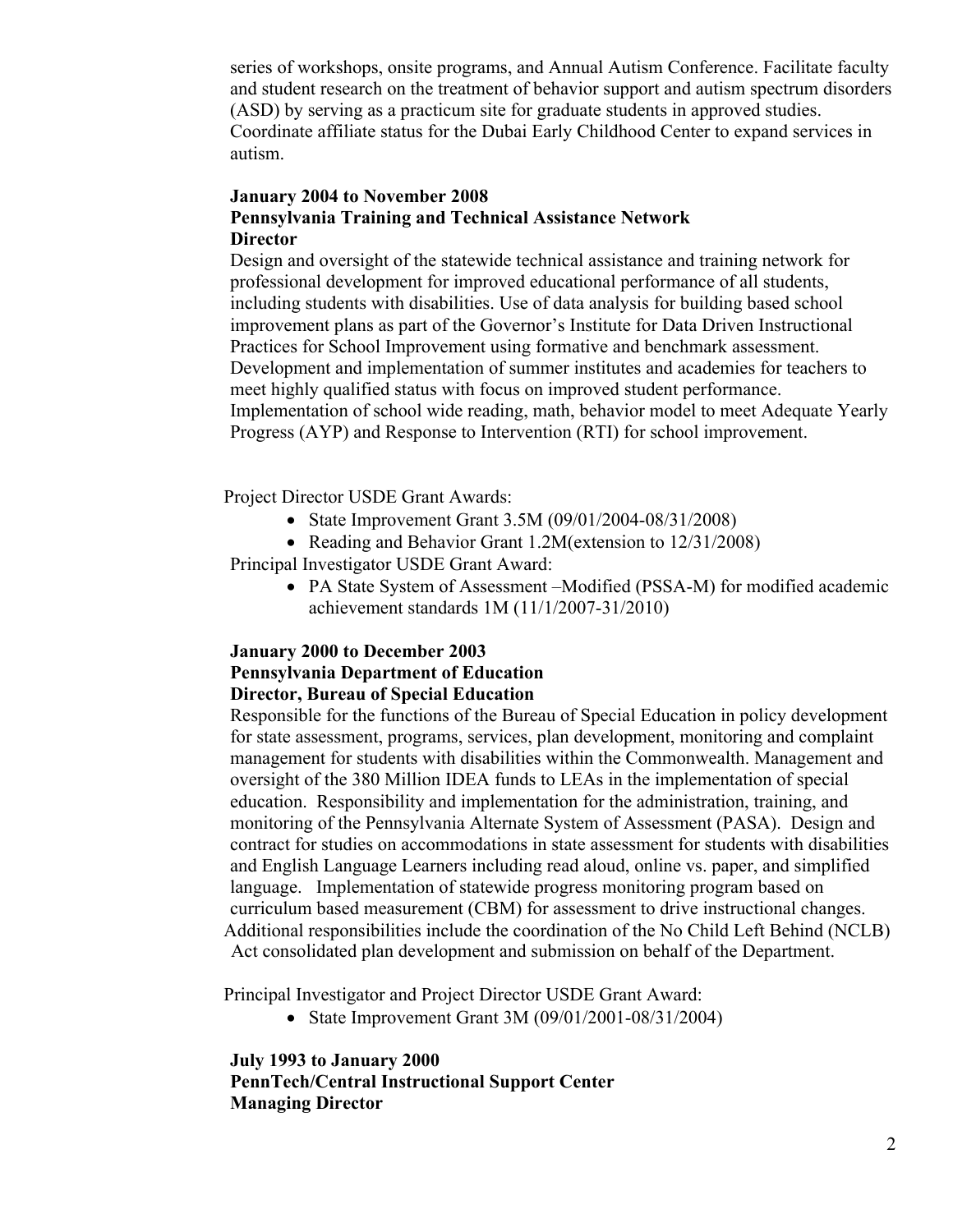Responsible for the planning and implementation of a technical assistance and professional development services for educational personnel in the delivery of special education services. Development of the Governor's Institute for Reading, a week long summer academy of building based teams focused on the work of the National Reading Panel. Development and implementation of the PA first distance learning graduate program in Applied Behavior Analysis (ABA) leading to a credential program in applied behavior analysis. Development and implementation of the national autism conference in cooperation with Penn State.

Principal Investigator and Project Director USDE Grant Award:

o Deaf-Blind Center

### **November 1992 to June 1993 Harrisburg School District Speech/Supervisor of Special Education**

Responsible for the delivery of speech and language service and supervision of special education program, including program plan development, chairperson of multidisciplinary evaluation team, IEP team, data management and analysis for federal child count, and ACCESS program for MA reimbursement.

### **April, 1990 to November, 1992 PA Department of Education Special Education Advisor for Policy**

Responsible for the development, interpretation, and implementation of policy and procedures in conjunction with the State Board, Legal and Legislative Offices within the PA Department of Education. Responsible for special education plan and budget submission, technical assistance, regional workshops, and special education monitoring. Member of the State Board of Education Standards Revision committee developing learning outcomes for communication.

#### **January 1988 to April 1990**

#### **Chester County Intermediate Unit**

#### **Supervisor, Speech, Hearing and Vision Programs**

Responsible for plan and implementation of special education programs for students with disabilities within a 12 school district region; manage, coordinate, and supervise the staff of 45 special education professionals in the delivery of special education services to 2,500 students with disabilities.

#### **July 1983 to January 1988**

### **Technical Assistance for Sensory Impaired Programs Director**

Responsible for directing, planning, implementing, and managing a statewide program for students with disabilities; Responsible for statewide staff development workshops, state plan development, and promising practices implementation. Principal Investigator and Project Director for the state deaf-blind center and participate with the multi-state regional deaf-blind center. Serve as Ex Officio Trustee for Pennsylvania to the American Printing House for the Blind (APH).

### **July 1975 to June 1983 PA Materials Center for the Hearing Impaired**